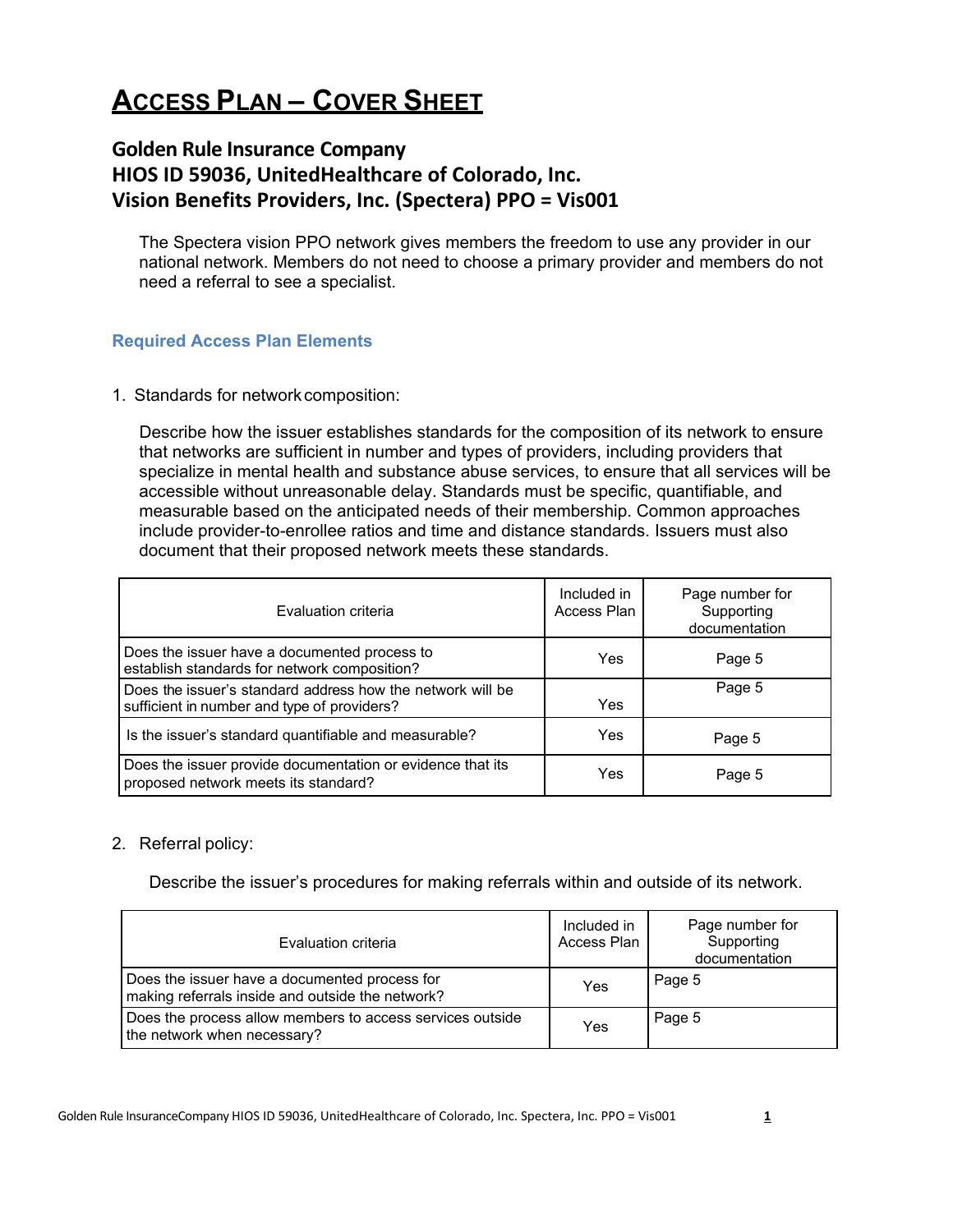## 3. Ongoing monitoring:

| Evaluation criteria                                                                                                                                                            | Included in<br>Access Plan | Page number for<br>Supporting<br>documentation |
|--------------------------------------------------------------------------------------------------------------------------------------------------------------------------------|----------------------------|------------------------------------------------|
| Describe the issuer's process for monitoring and ensuring, on<br>an ongoing basis, the sufficiency of the network to meet the<br>health care needs of the population enrolled. | Yes                        | Page 6                                         |
| Does the issuer have a documented process for monitoring,<br>on an ongoing basis, the sufficiency of the network to meet<br>the needs of its members?                          | Yes                        | Page 6                                         |
| Does the issuer include a both quantifiable and measurable<br>approach to monitoring ongoing sufficiency of its network?                                                       | Yes                        | Page 6                                         |

### 4. Needs of specialpopulations:

Describe the issuer's efforts to address the needs of covered persons with limited English proficiency and illiteracy, with diverse cultural or ethnic backgrounds, or with physical and mental disabilities.

| Evaluation criteria                                                                                                                                                                                                                  | Included in<br>Access Plan | Page number for<br>Supporting<br>documentation |
|--------------------------------------------------------------------------------------------------------------------------------------------------------------------------------------------------------------------------------------|----------------------------|------------------------------------------------|
| Does the issuer have a documented process to address the<br>needs of covered persons with limited English proficiency and<br>illiteracy, with diverse cultural and ethnic backgrounds, and<br>with physical and mental disabilities? | Yes                        | Page 7                                         |
| Does the issuer's process identify the potential needs of<br>special populations?                                                                                                                                                    | Yes                        | Page 7                                         |
| Does the issuer's response describe how its process supports<br>access and accessibility of services for special populations?                                                                                                        | Yes                        | Page 7                                         |

#### 5. Health needs assessment:

Describe the issuer's methods for assessing the needs of covered persons and their satisfaction with services.

| Evaluation criteria                                                                     | Included in<br>Access Plan | Page number for<br>Supporting<br>documentation |
|-----------------------------------------------------------------------------------------|----------------------------|------------------------------------------------|
| Does the issuer have a documented method for assessing<br>the needs of covered persons? | Yes                        | Pages 6-7                                      |
| Does the proposed method include a review of<br>quantitative information?               | Yes                        | Pages 6-7                                      |
| Does the proposed method assess needs on an ongoing<br>basis?                           | Yes                        | Pages 6-7                                      |
| Does the proposed method assess the needs of diverse<br>populations?                    | Yes                        | Pages 6-7                                      |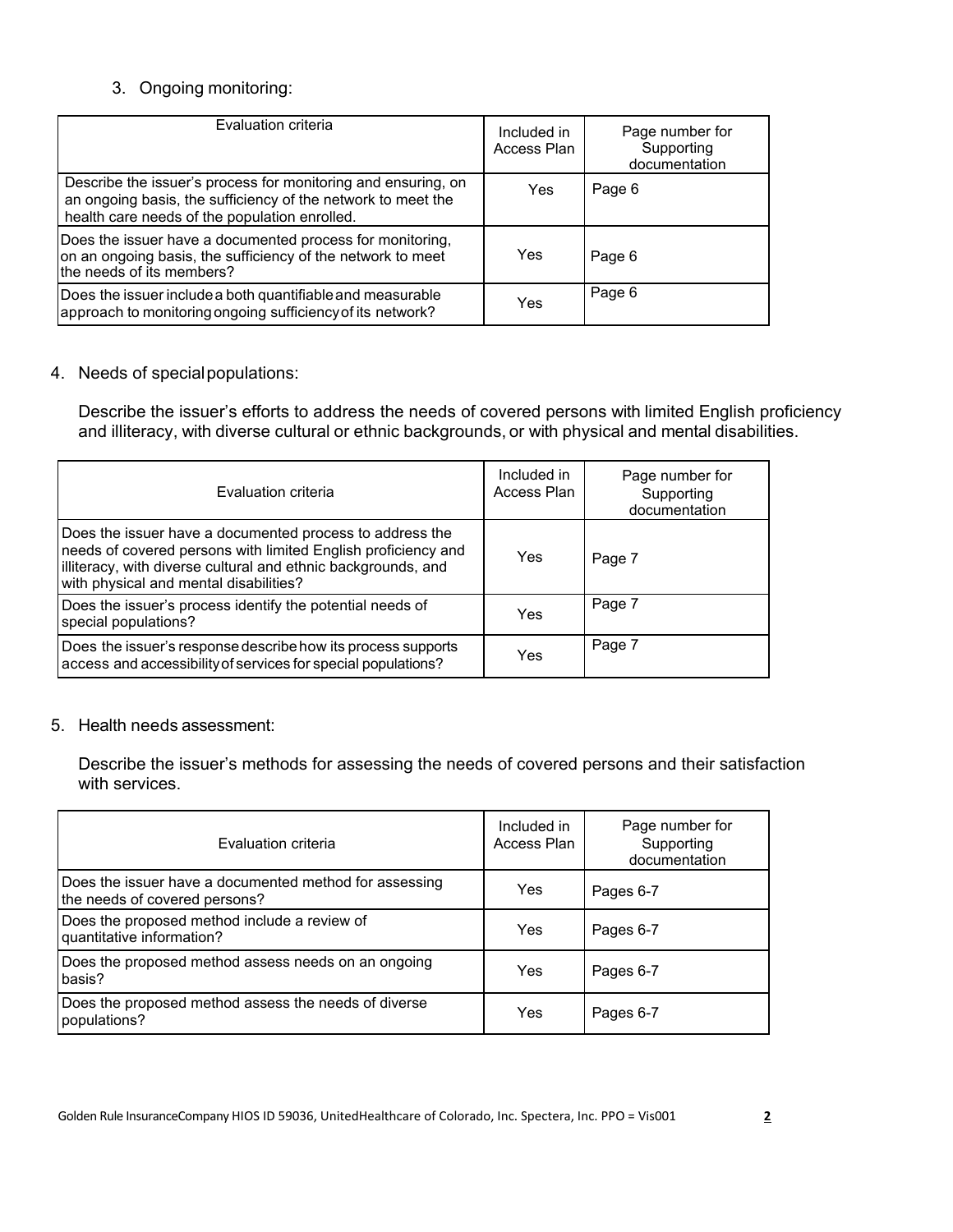### 6. Communication with members:

Describe the issuer's method for informing covered persons of the plan's services and features, including, but not limited to, the plan's grievance procedures, its process for choosing and changing providers, and its procedures for providing and approving emergency and specialty care.

| Evaluation criteria                                                                                                                                                                                                                                                                                                   | Included in<br>Access Plan | Page number for<br>Supporting<br>documentation |
|-----------------------------------------------------------------------------------------------------------------------------------------------------------------------------------------------------------------------------------------------------------------------------------------------------------------------|----------------------------|------------------------------------------------|
| Does the issuer have a documented method for informing<br>covered persons of the plan's services and features, including,<br>but not limited to, the plan's grievance procedures, its process<br>for choosing and changing providers, and its procedures for<br>providing and approving emergency and specialty care? | Yes                        | Page 7                                         |
| Does the method address the process for choosing or<br>changing providers and access to emergency or specialty<br>services?                                                                                                                                                                                           | Yes                        | Pages 5-6, 8                                   |
| Does the process describe how it supports member access to<br>care?                                                                                                                                                                                                                                                   | Yes                        | Page 9                                         |

### 7. Coordination activities:

Describe the issuer's system for ensuring the coordination and continuity of care for covered persons referred to specialty physicians; for covered persons using ancillary services, including social services and other community resources; and for ensuring appropriate discharge planning.

| Evaluation criteria                                                                                                                                              | Included in<br>Access Plan | Page number for<br>Supporting<br>documentation |
|------------------------------------------------------------------------------------------------------------------------------------------------------------------|----------------------------|------------------------------------------------|
| Does the issuer have a documented process for ensuring<br>coordination and continuity of care?                                                                   | N/A                        | N/A for routine vision                         |
| Does the proposed process address specialty care referrals;<br>ancillary services, including social services and community<br>resources; and discharge planning? | N/A                        | N/A for routine vision                         |
| Does the response describe how the process supports member<br>access to care?                                                                                    | Yes                        | Page 7                                         |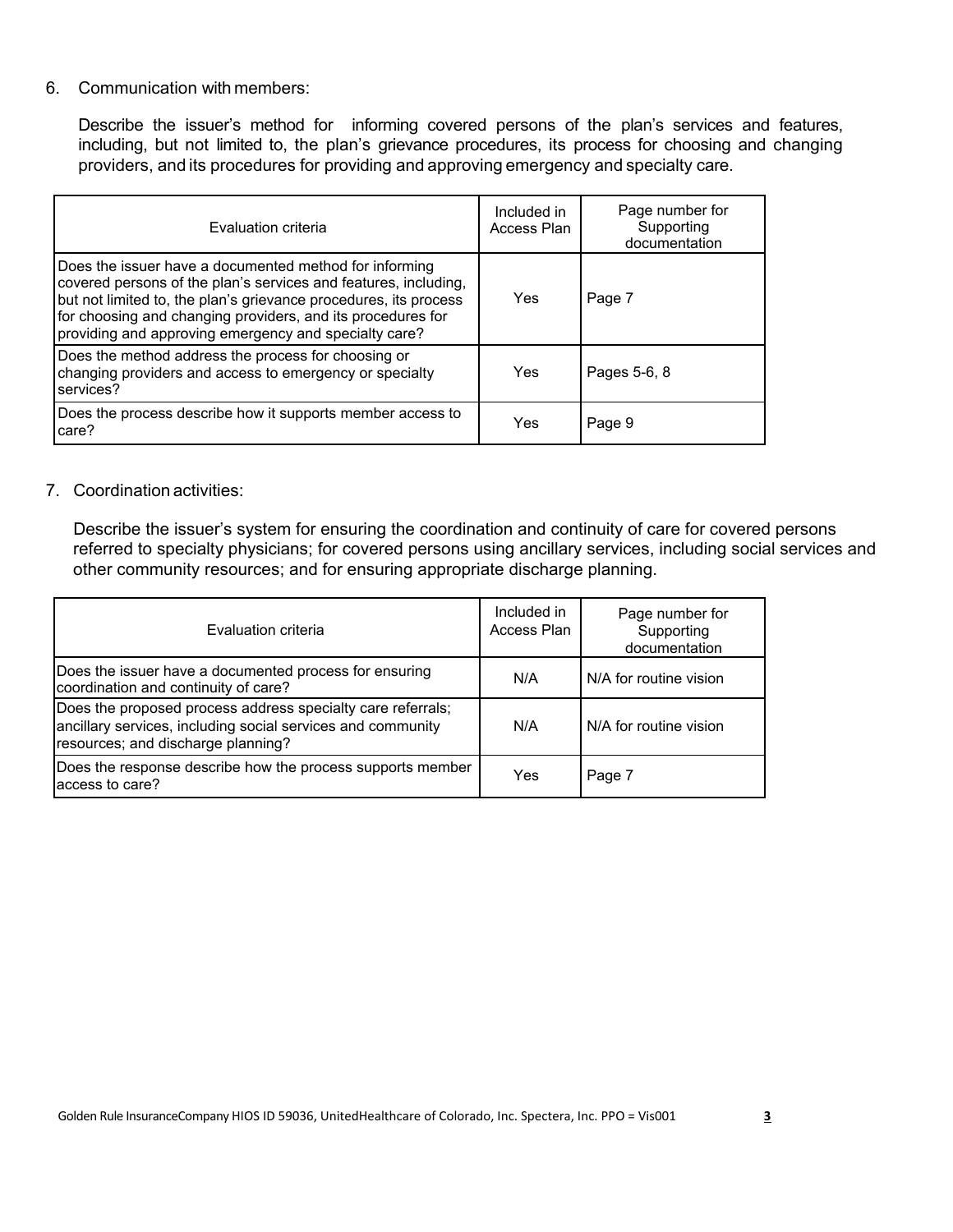### 8. Continuity of care:

Describe the issuer's proposed plan for providing continuity of care in the event of contract termination between the health issuer and any of its participating providers or in the event of the issuer's insolvency or other inability to continue operations. The description must explain how covered persons will be notified of the contract termination, issuer's insolvency, or other cessation of operations and how they will be transferred to other providers in a timely manner.

| Evaluation criteria                                                                                                                                                                                                                         | Included in<br>Access Plan | Page number for<br>Supporting<br>documentation |
|---------------------------------------------------------------------------------------------------------------------------------------------------------------------------------------------------------------------------------------------|----------------------------|------------------------------------------------|
| Does the issuer have a documented plan for ensuring continuity<br>of care?                                                                                                                                                                  | N/A                        | Not applicable to routine<br>vision.           |
| Does the issuer have a "hold harmless" provision in<br>its provider contracts, prohibiting contracting<br>providers from balance-billing enrollees in the event<br>of the issuer's insolvency or other inability to<br>continue operations? | Yes                        | Page 5                                         |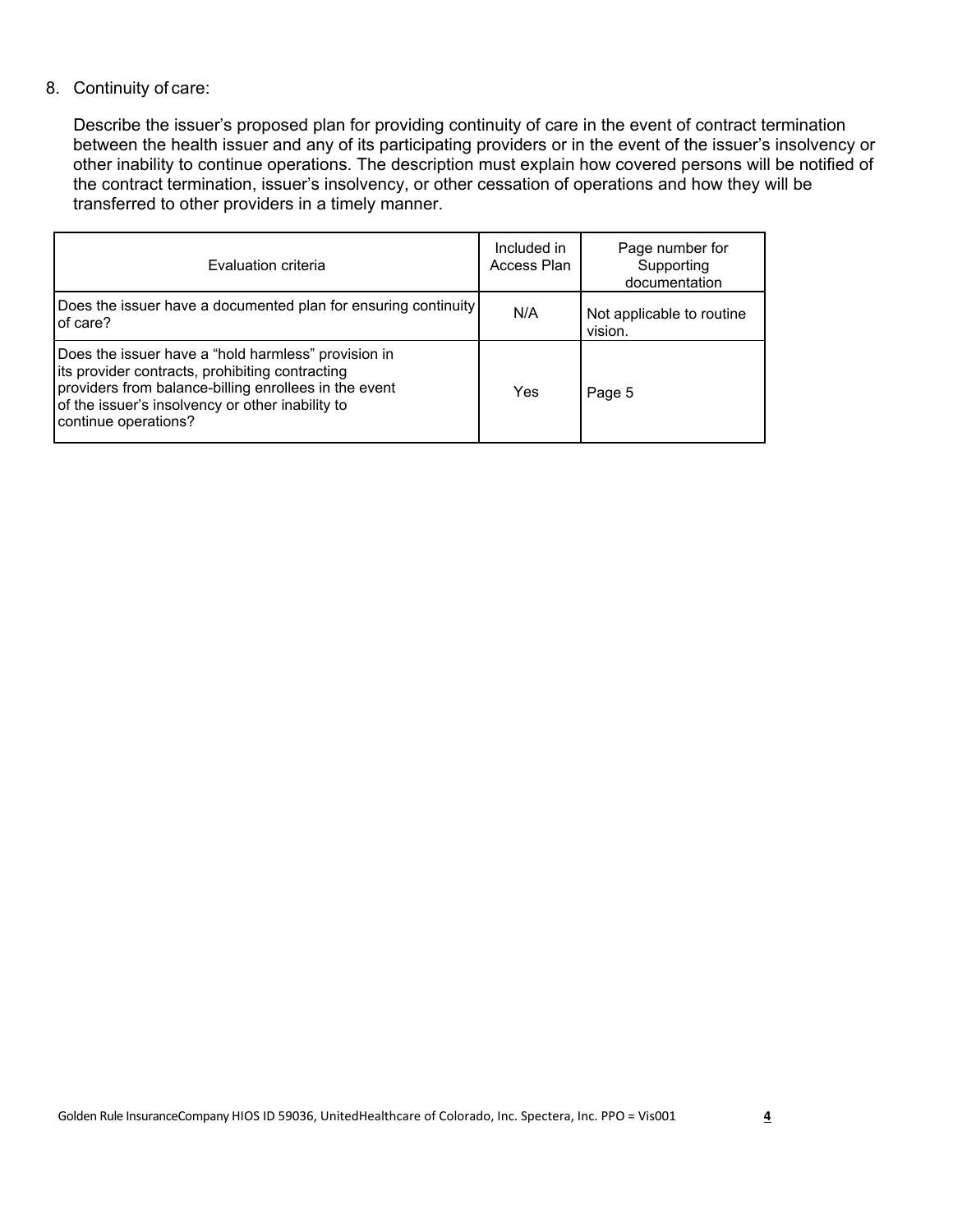

# **Golden Rule Insurance Company HIOS ID 59036, UnitedHealthcare of Colorado, Inc. Spectera, Inc. (Spectera) PPO = Vis001**

# **Standards for Network Composition**

We have specific, quantifiable standards for numeric (provider to member ratios) and geographic (distance) availability of participating providers and practitioners. The network composition is measured against these standards at least annually to ensure the network is sufficient in number and type of practitioner to ensure services are accessible without unreasonable delay. An analysis of the network is also conducted as to how well the network meets member needs and cultural preferences.

**Vision Services Results and Analysis:** Our current ratios for the network of providers serving our membership was reviewed and determined to be adequate in each county or within a reasonable driving distance as defined by county designation time/distance specifications. To serve these members we have 1656 optometrists and 97 ophthalmologists.

The provider-to-member ratio for all vision providers is 1:10 in urban areas, 1:15 in suburban areas, and 1:20 in rural areas.

Telemedicine and Telehealth services, services where the vision provider or professional and the patient are not located at the same site, are covered expenses. This policy applies to all products and all network and non-network providers and other qualified vision professionals. Examples of such services are those that are delivered over the phone, via the internet or using other communication devices.

# **Referral Policy**

Referrals are not required for this plan.

**Out-of-Network Requests:** If a member is unable to find an in-network provider due to distance and/or appointment scheduling, they may contact Customer Service who will confirm there is not an in-network provider within reasonable distance or appointment availability and document on the member's record. The member is then instructed on how to submit their claim which will be reimbursed at the in-network benefit. The Out of Network claim form with instruction can be found at myuhc.com.

The provider agrees that in the event this Agreement is terminated by Spectera without cause and proper notice has not been provided to Enrollees, the Provider shall continue the provision of Covered Services to Enrollees for sixty (60) days from the date the Provider is terminated by Spectera.

Procedures are in place to ensure that members are notified when any of their active providers terminate participation agreements. Additionally, provider contracts include hold harmless provisions that prohibit balance billing in the event of insolvency or inability to continue operations.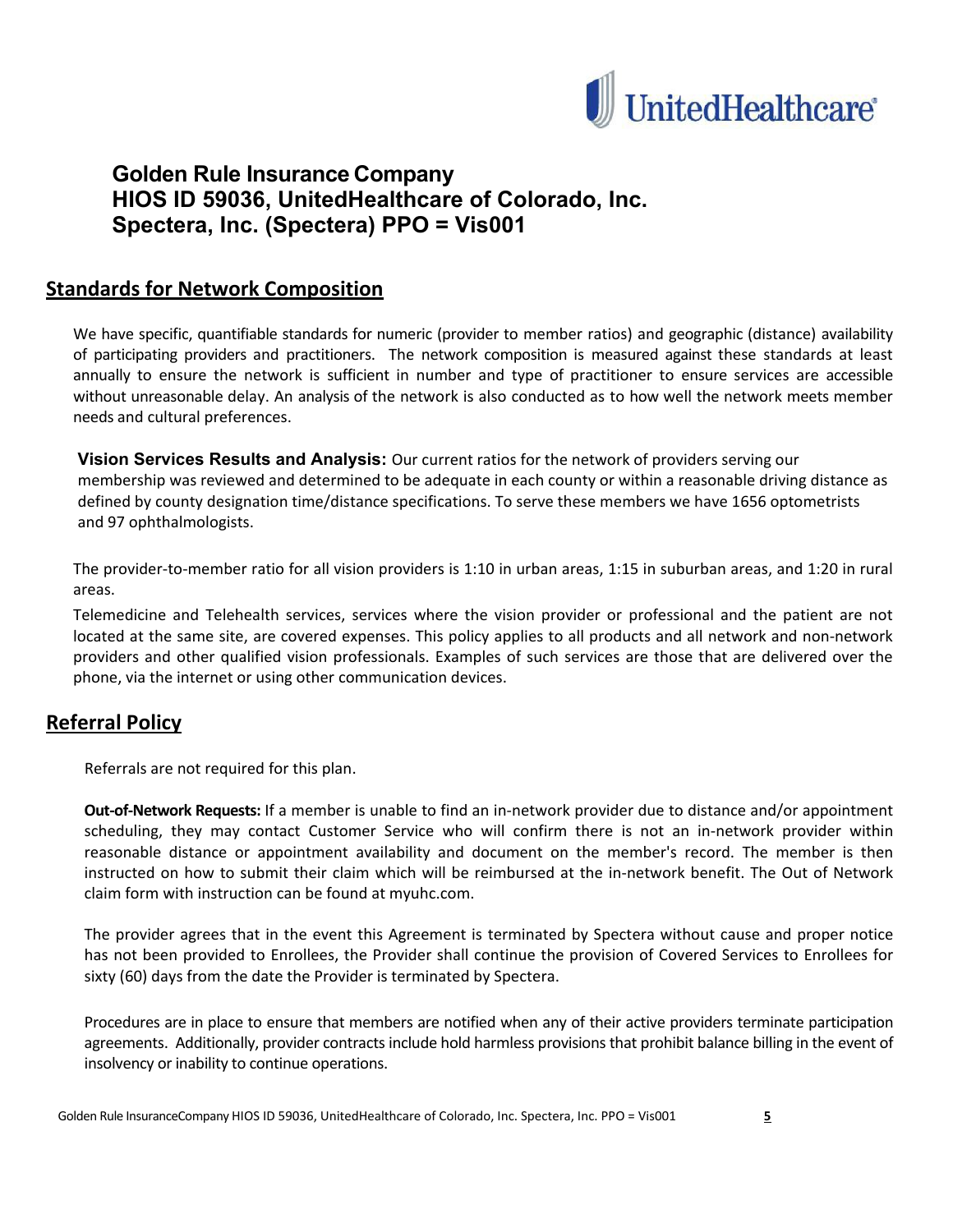# **On-Going Monitoring:**

Annually, Spectera completes a network adequacy assessment to identify improvement to members' access to services. Included in the network adequacy assessment are evaluation of availability (geographic, numeric, cultural and linguistic availability of practitioners), accessibility (access to appointments). Vision plan data is collected from member surveys, and member experience for routine and urgent care. An assessment of complaints and appeals related to access to care is integrated into the analysis. Requests for out-of-network utilization of services are also included in the analysis.

The results of this annual assessment identify high priority opportunities and help develop a vision network implementation plan intent on improving member access to vision provider services for the next annual assessment.

Spectera maintains standards for the numeric and geographic availability of participating practitioners and providers. Spectera analyzes the networks against these established standards at least annually. At least biennially, Spectera assesses how well the network meets members' cultural needs and preferences. Interventions related to both analyses are identified and implemented to improve availability when needed. Assessments are conducted in accordance with state, federal and regulatory requirements.

In the event of vision network inadequacy:

Spectera is committed to continuous searching for additional vision providers entering the market for viable candidates. If additional providers are identified locally and determined to be viable candidates, Spectera contacts those providers to determine their interest in network participation.

Spectera negotiates rates for treatment with any available out-of-network provider for members without access on a case by case basis to ensure that members are held harmless from balance billing for amounts over the plan's in-network contracted copayments, deductibles, or coinsurance percentage.

Spectera's website and customer service will assist members with locating vision providers.

A network gap request for services to be rendered by an out-of-network provider and covered at the in-network level of benefits when the network lacks an appropriate provider to perform the specific service being requested. An appropriate provider is one either within the required mileage range or one who possesses the necessary clinical expertise.

# **Needs of Special Populations:**

The Health Equity Services (HES) program was established to help address health disparities. The HES program helps reduce health disparities by improving our culturally sensitive initiatives that promote health and prevent avoidable health care cost. To accomplish this, the HES program operates with four key focus areas:

- Collecting data to better understand our membership and their cultural characteristics
- Identifying gaps in health and health care to develop interventions
- Refining the patient-centered approach based on member demographics, including race, ethnicity and language
- Growing multicultural capabilities to enhance the member experience

We continue to significantly enhance our HES programs and offerings through:

- Employee training for more insight about providing services to our members from diverse cultural backgrounds
- Customized member outreach and communication
- Enhanced data analytics to address identified health disparities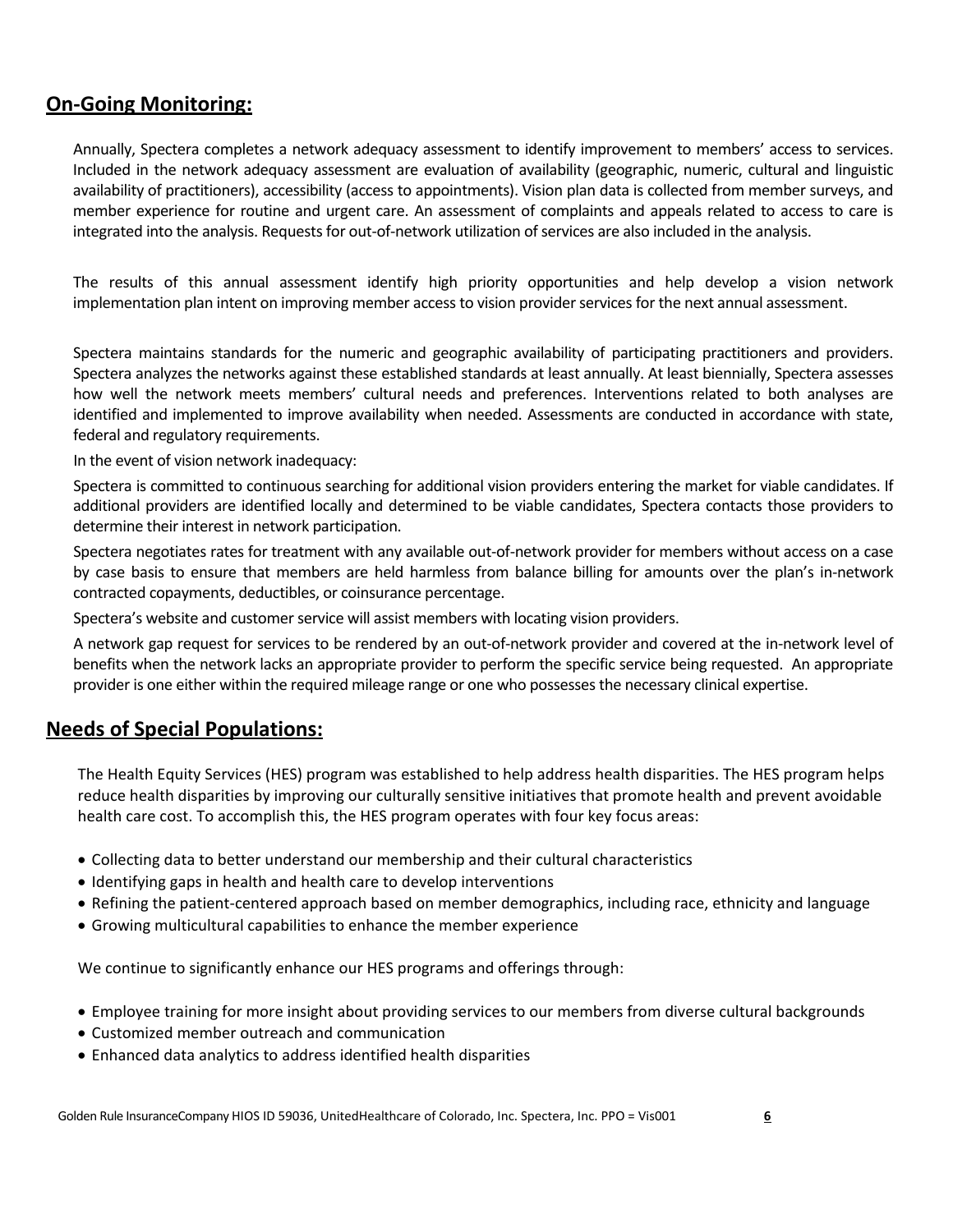The Health Equity Services program completed an enterprise compliance assessment of the 2013 enhanced National Standards for Culturally and Linguistically Appropriate Services (CLAS) in Health Care and is at industry standard or better for all 15 standards. Despite being at industry standard or better for all CLAS standards, we continue to plan and implement improvements that will further our efforts to reduce identified member health outcome disparities.

Evaluation of members' cultural, ethnic, racial and linguistic needs may be measured using the following data sources:

- CAHPS® data
- Member Satisfaction Survey Data
- U.S. Census Data
- Network Database (NDB)
- Enrollment Data
- Medicare/Medicaid eligibility files
- Focus Groups
- American Community survey
- Other Sources As Required Or Needed

To enable services to be provided in a culturally competent manner and accessible to all members, an assessment of the cultural/linguistic needs of the members is conducted at least biennially. Based on the analysis of this assessment, adjustments may be made to the health plan networks to improve cultural availability.

# **Health Needs Assessment:**

Our policy is to assess member experience with its services and programs, at least annually, and identify areas for potential improvement. When opportunities for improvement are identified, actions are taken to improve member experience.

Primary data collection sources include member complaints and appeals, UM consumer concerns, and member experience surveys. Member experience surveys may include, but are not limited to:

- Consumer Assessment of Healthcare Provider and Systems (CAHPS®)
- Key Member Indicators (KMI) Survey
- Member Focus Groups
- Complex Case Management Surveys
- Disease Management Surveys
- State, Federal and Regulatory Surveys